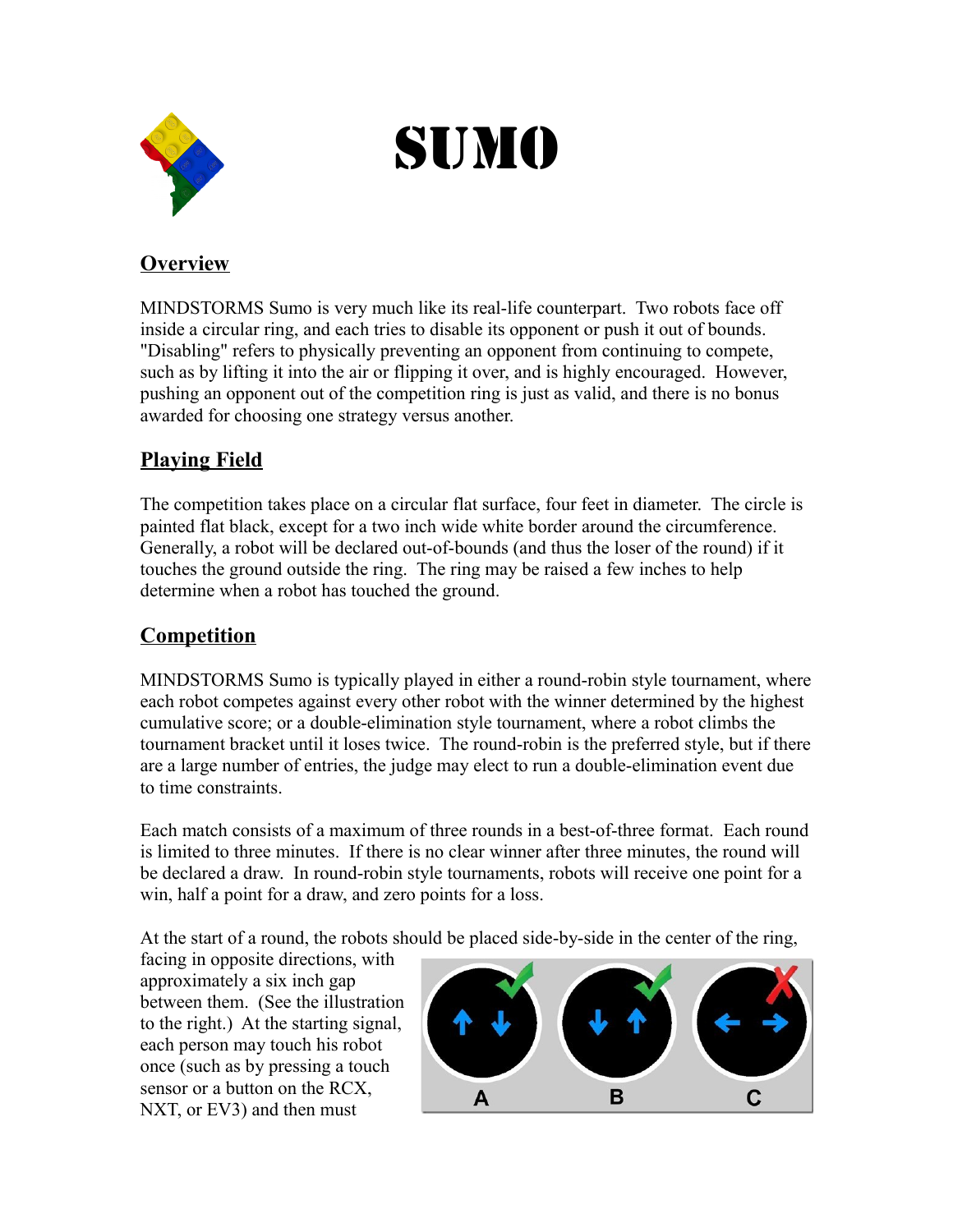immediately move a safe distance away from the competition circle. No further interaction is permitted with the robots until the round ends (with one exception, see below); in particular, neither the contestants nor the audience may signal the robots by remote control, light signal, or blocking of the ultrasonic sensor.

Once each person has started his robot, the robot must wait five seconds before moving or taking any action. The first motion for each robot should be forward. If there is no clear front or back to a robot, the direction of this first motion will define the front for purposes of the initial facing of the robots.

If, during a round, the robots are entangled and wear and tear is occurring, both contestants can agree to a restart of that round. This is the only exception to the rule against interacting with the robots after the round begins. The robots may placed in their initial positions and restarted, but the clock will continue running and the three minute time limit still applies. The robots must be restarted in the same way as if the round were started from the beginning.

Robots are not required to stop automatically at the conclusion of a round.

#### **Robot Design**

Robots can be of any design, subject to certain restrictions. All robots must fit within a 12 inch square at the beginning of a round. The robot may expand beyond these boundaries during a round, but only after the initial delay has elapsed. There is no height limit. Robots must weigh no more than 1 kilogram, or 2 pounds 3.274 ounces.

Robots must be capable of winning a round against an immobile block of LEGO bricks meeting the weight and dimension requirements. This rule is intended to discourage robots that stay in one place or evade their opponent without engaging.

Robots must be constructed of 100% LEGO-brand parts, with special exceptions allowed for third-party sensors (Unlimited Sumo only, as in the next section) and batteries. No modification (melting, glue, deformation, etc.) of the bricks is permitted. Robots may be programmed in any language.

There is a limit of one robot per person per tournament.

#### **Variants**

There are two variants of MINDSTORMS Sumo, Stock and Unlimited. In brief, Stock Sumo robots are restricted to a specific "stock" inventory of parts, while Unlimited Sumo robots can use any number and type of parts. Here are the more detailed specifications:

• Stock Sumo robots must be built using only the parts in a single standard MINDSTORMS set (e.g. RIS 1.0, 1.5, or 2.0; or NXT 1.0 or 2.0; or EV3 1.0; or the LEGO Education equivalents) - with two important exceptions. First, Stock